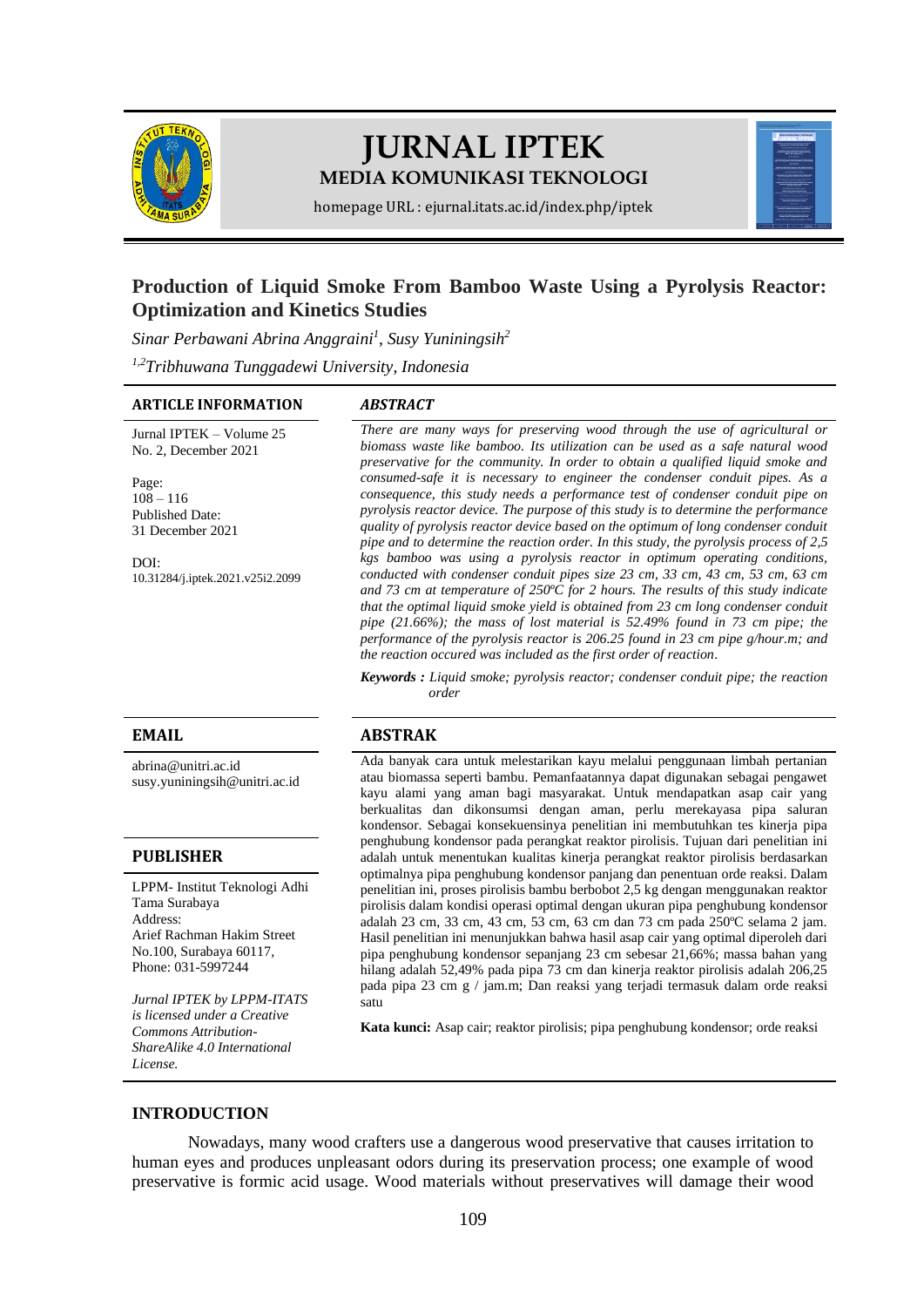structure, make these woods easily weathered, and have no durability to termites. Termites attack wet wood and reduce the physical and mechanical properties of the wood. The wood cell components will be damaged since termites destroy the lignin. Thus, artisans need to apply or add preservatives to wood during the processing time.

Some ways to preserve wood, such as agriculture waste utilization or biomass utilization, will be applied to bamboo in this study. This type of wood is one example of wood leftover from building constructions which is very easy to find around people's settlements. Bamboo for all these times has only been thrown away as disposal waste to the surrounding environment where actually (this waste) can be utilized as liquid smoke [1]. It is the biggest cellulose producer (2-6 times larger) than pine trees in a hectare. Bamboo biomass can escalate  $10 - 30$  % per day. Bamboo trees can be harvested within four years, much faster than  $8 - 20$  years for wood easy-to-grow three types [2]. Using bamboo waste as a natural preservative ingredient can also answer problems about safe wood preservatives for woodcrafters. Bamboo contains of 49.3% cellulose, 23.9% hemicelluloses, 22.4% lignin, and 1.5% ash [3]. When a pyrolysis process takes place in bamboo, there is a hydrolysis reaction (among others), acetic acid, a little phenol from cellulose, and the production of phenol compounds from lignin hemicellulose becomes carboxylic, furfuran, and furan [4].

Bamboo has lignin and phenolic acid content where lignin acts as an antibacterial, antifungal, and antiviral component while phenolic acid acts as an antioxidant [5]. Liquid smoke resulting from bamboo has a high yield number (62.89 %) compared to other types of wood. The vast potential of bamboo forest in almost 2 million hectares will result in more than 3.8 tons/hectare/year [6]. Within its production process, the yield from bamboo production from furniture and craftmanship products, 60 % and 40 % of them will become waste [7]. Some of those waste is just burnt down until it can not be utilized into liquid smoke.

Liquid smoke can preserve wood due to acidic and phenol compounds, which can control bacterial growth. Liquid smoke contains some chemical compounds, such as preservatives, antioxidants, disinfectants, and a biopepticide [8].

Liquid smoke is a product of combustion or burning process from direct or indirect pyrolysis which condensed out from the materials (coming from lignin, hemicellulose, cellulose, and other carbon compounds) with the use of heat or high temperature through a closed chamber combustion process, or airtight (no oxygen) condition, by employing pyrolysis reactor device [9]. A *pyrolysis reactor* is a tool that is used to produce liquid smoke by assembly lines of pyrolysis tubes, condenser conduit (connector) pipe, tar catcher, condenser, and liquid smoke container. Condensor conduit pipe to pyrolysis reactor plays an essential part for producing a more considerable amount and more qualified yields because tar resultant which came out through reactor connector pipes must be released (pushed out) to reduce tar level from liquid smoke being produced. Since tar is very dangerous to human health, the more tar amount which able to release from the product, the better the quality of liquid smoke as tar product, and proven can be used as food preservatives. The raw material and the process of liquid smoke making also affect the pyrolysis process [10]**.** To obtain a qualified and safe (to be consumed) liquid smoke requires engineering conduct that possesses optimum working performance to these condensor conduit pipes. Thus, it is necessary to perform the pipes connected to the pyrolysis reactor device in this research.

According to previous research, a 50 cm Condensor conduit pipe can produce device work performance of 1.24 g/(hour.m) with 13.45 % missing components**,** where the highest percentage of liquid smoke is 1.3 % during 2 hours pyrolysis time [11]. Meanwhile, Rita Dwi Ratnani et al. stated that a 3 m length Condensor conduit pipe would produce device work performance of 2.44% phenolic compound during 4 hours pyrolysis time at a temperature of 400°C [12]. A tool performance test will be carried out to measure the device work performance to determine the reaction order, liquid smoke yield, total missing material, and device performance for this research.

The novelty of this study is that there has been no occurrence found between reaction order from condenser connecting pipe length to the result of liquid smoke, which allows an optimal pyrolysis reactor performance to be measured.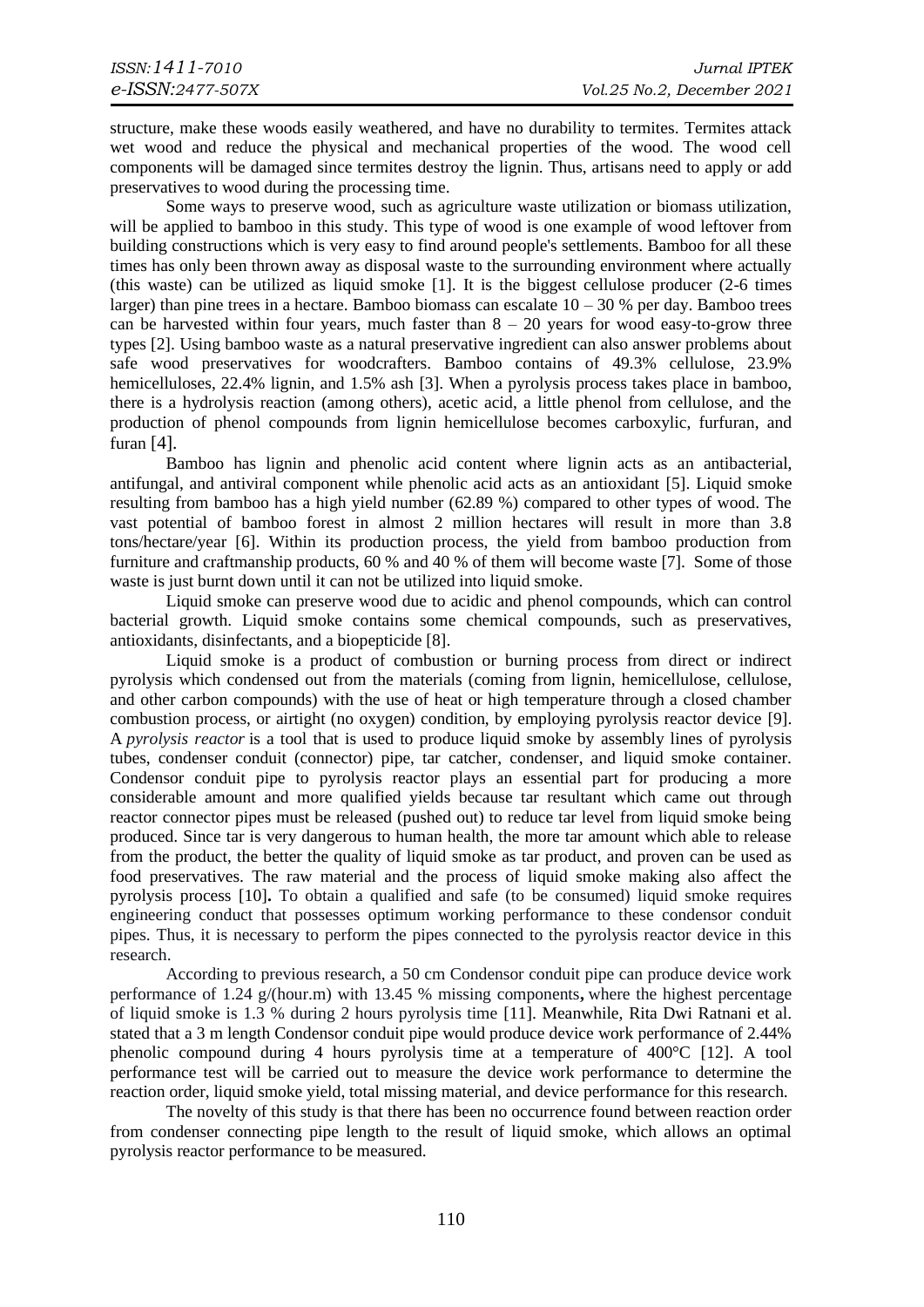According to the information above, the researcher is interested in examining substitutes for non-food preservatives that are safe for the community and biomass as raw material for liquid smoke because these materials have loaded waste that is easy to find utilized further.

This research aims to determine the work performance quality of the pyrolysis reactor toward the length of condenser conduit pipes and determine the order of the reaction rate. This study emphasizes the importance of understanding the reaction order because the reaction rate speed is associated with utilizing lignin and cellulose in coconut shells into liquid smoke. The reaction kinetics data will affect the basis of the design of a pyrolysis reactor in producing liquid smoke, so it is expected that there will be no errors in the design.

#### **LITERATURE REVIEW**

Bamboo is one of the raw materials that can be used as liquid smoke. Bamboo contains of cellulose (42.4-53.6%), lignin (19.8-26.6%, 1.24-3.77%), ash (1.24-3.77%), silica (0.10-1.78%), cold water solubility  $(4.5-9.9\%)$  and hot water solubility $(5.3-11.8\%, 0.9-6.9\%)$  [13]. Bamboo is one material with high cellulose content that can produce cellulose 2-6 times larger than pine in a hectare. The increase rate in bamboo biomass per day is 10-30%, while the increase rate in other wood tree biomass is only 2.5%. Bamboo can be harvested in 4 years, a much shorter time when compared to 8-20 years of other fast-growing types of wood trees [14].

Liquid smoke is a vapor condensate liquid produced by wood pyrolysis containing main constituent compounds of acids, phenols, and carbonyls due to thermal degradation from the components of cellulose, hemicellulose, and lignin. Liquid smoke possesses compounds that potentially can be antibacterial [15], and it is also a preservative due to its ability to be an antioxidant and biopesticide [16].

Pyrolysis is the process of thermochemical conversion from organic materials into carbon (char), liquid, and gas materials by heat process in high temperature with the absence of oxygen [17]. Lignocellulosic biomass contains hemicellulose, lignin, and cellulose [18]. Lignin occurs at a low temperature (160-170°C) to high temperature (about 900°C), while hemicellulose is formed at a temperature of  $200$  to  $400^{\circ}$ C then followed by cellulose formation [19].

A condenser is a heat exchanger that condenses fluid or converts steam into liquids. A 200 cm pipe coil was the same material designs of the condenser room into a cylinder-shaped reactor without a lid. Further, a room with no pipe coil is filled with cooling water, equipped with a drain pipe to regulate the circulation of the cooling water. In addition to cooling, the condenser also serves to accelerate the condensation process of liquid fumes coming out from the pyrolysis reactor. Some factors that affect the capacity of the condenser are: 1) The surface area of the heat transfer includes the diameter of the condenser pipe, the length of the condenser pipe and the characteristics of the condenser pipe, 2) The cooling airflow is natural convection or forced flow by the fan, and 3) The difference in cooling air between the refrigerant and outdoor air.

# **METHOD**

# **Materials**

The research method employed in this study is an experimental laboratory method. The selected raw ingredients for this study are bamboo taken from the Malang City area and LPG gas as the fuel for the pyrolysis process. The instrument for this research is a pyrolysis reactor.

The process starts with a pyrolysis process using bamboo material where 3 kgs of cleaned bamboo were sized down (8-10 cm) and put inside the pyrolysis reactor that has a variety of condenser conduit pipes length (23,33,43,53,63, and 73 cm) and heated in temperature of  $250\textdegree$ C for two hours. When the process ends, it will produce three types of fractions: 1) charcoal as the solid fraction; 2) tar as the heavy fraction and; 3) smoke and methane gas as the light fraction. Then, the light fractions will have flowed into condensation pipe until this process gained liquid smoke, whereas the methane gas remains as uncondensed gas (can be utilized as fuel). After the liquid smoked out from the condensor, its yield and tar produced were calculated.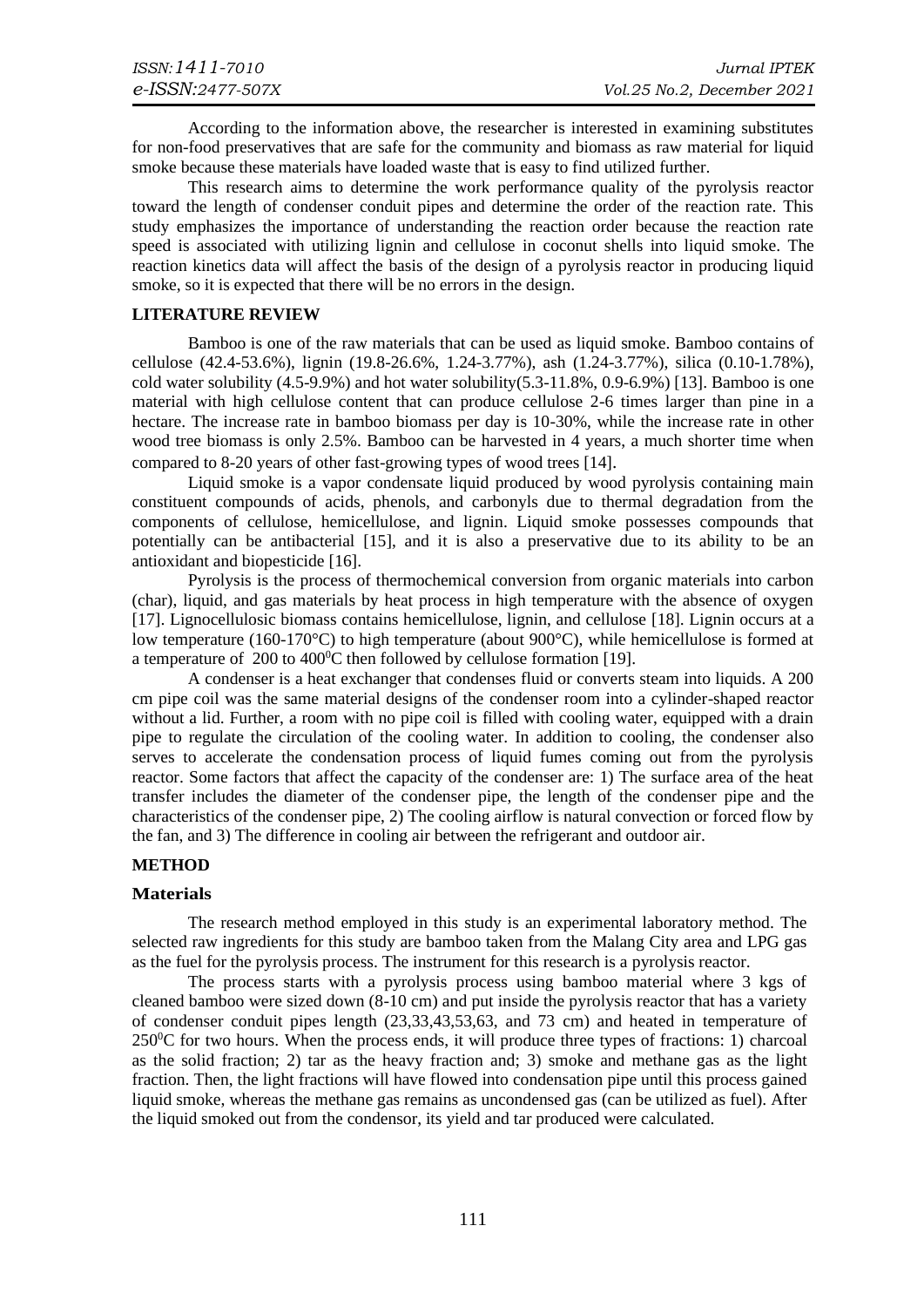

**Figure 1. Set of Pyrolysis Reactor Device**

The series of devices used are shown in Figure 1 as the pyrolysis reactor, and the method of pyrolysis process employed in this research is the slow pyrolysis method.

#### **Reaction Kinetics Method**

Reaction kinetics is the study of the speed at where the reaction occurs. In this condition, changes of yield amount in the reaction will affect the rate of the reaction while the kinetic aspect includes the reaction order and the reaction rate constant of the liquid smoke yield is using the linear regression method through the equation of :

$$
r = k [A]^n
$$
 .......  
...........  
...........  
...........  
...........  
...........  
...  
...........  
(1)

Where  $r = rate$ ,  $k = reaction rate constant$ ,  $[A] = substance concentration$ ,  $n = reaction order$ . Pyrolysis reaction with bamboo waste will break down cellulose into heterogeneous reaction on biomass as in the reaction equation:

$$
3(C_6H_{10}O_5) \rightarrow 8H_2O+C_6H_8O+3CO_2+CH_4+H_2+8C
$$
................. (2)  
Cellulose water vapor + tar+ carbondioxyde+ methane+ hydrogen+char

According to these reactions the reaction rate equation can be made as follows:

$$
r = k[C_6H_{10}O_5]^3
$$

At the reaction rate, as the reaction increases or the reagents decrease per unit of concentration, the rate concerning the gas speed through the condenser pipe is viewed as an increase in the amount of yield. This result shows that the rate is identical to the number of yields so that a linear regression will be formed as the equation below:

$$
y = ax + b
$$
 (4)

#### **The Device Work performance**

The working device performance is calculated (mainly) based on distillate weight that accommodated for every pyrolysis process resulting from the condenser by applying the formula of:

Work performance of the device (g/hour.m) = ℎ ℎ () (ℎ) ℎ ()……........... (5)

# **RESULTS AND DISCUSSIONS**

The analysis for the liquid smoked results which have been obtained are displayed in picture below:

#### **Determination of the order of the reaction**

The kinetic aspect of bamboo pyrolysis products to the pyrolysis reactor performance is evident through the relationship between the condenser length and the yield produced as a product. Analysis for determining the reaction order can be done by applying a linear regression approach, where the result is displayed in figure 2 as follow.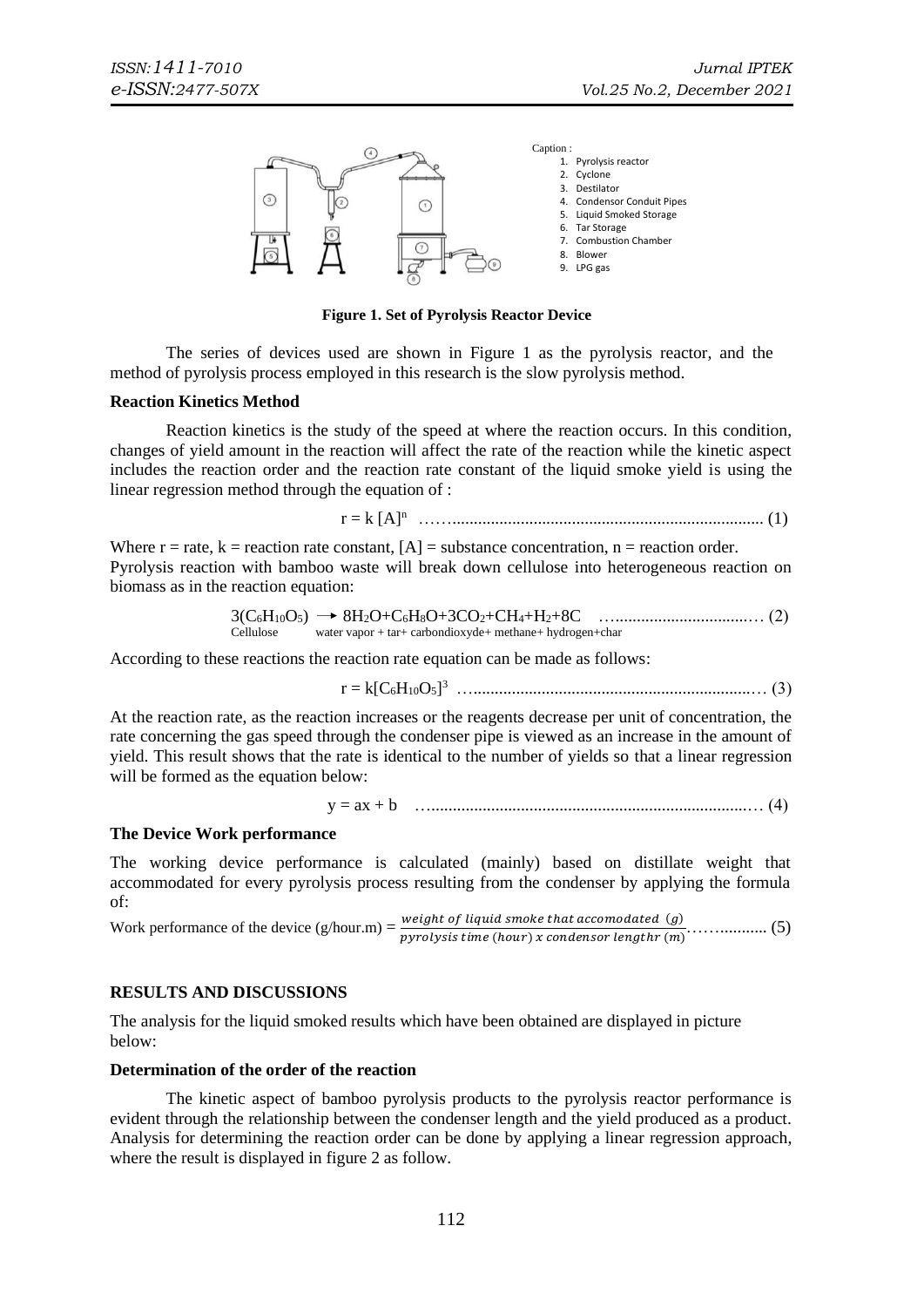

**Figure 2. Liquid Smoke Yield Test Kinetics Results against the Length of the Condenser**

Figure 2 shows the regression equation in the form of  $y = -0.1232x + 24.917$ . The equation shows that the reaction order of the pyrolysis of liquid smoke as a wood preservative is -0.1232. Whereas the speed constant is obtained by  $24.917 = 6,63,1010$ . The reaction order of  $-0.1232$ showed no effect of the condenser length on the reaction rate in the liquid smoke yield, because the values are between order 0 and 1. Thus, it can be interpreted as there is an increase in the reaction rate of the liquid smoke yield to the condenser length because the reaction is not in exact order 0 (zero) so it also does not directly proportional to the yield of pyrolysis with Condensor length because the reaction also does not exist in order 1. The reaction will be ordered as 1 when the reaction rate is directly proportional; however, if the reactor concentration has 0 order to concentration changes, thus these changes will not affect the reaction rate [20].

According to the regression data in Figure 2, it shows the linearity of the relationship between the length of the condenser and the liquid smoke yield can be stated as accurate. When the correlation coefficient is positive, the two variables have a direct relationship. The correlation value will be categorized as very strong when the value of  $R2 = 0.75 - 0.99$  [21].

Figure 2 presents the reaction order determined based on the regression equation. The method can be applied when the reaction order is identified, so its order can be shown in Figure 3 by plotting the relationship between [A] and [Vr] from equation  $r = k$  [A] <sup>1</sup>, which shows a straight line as displayed in figure 3 below.



**Figure 3. Chart of Order One**

Figure 3 shows the first-order reaction of the liquid smoke pyrolysis reaction from bamboo waste. First-order equations are linear equations. Therefore the reaction rate can be interpreted as directly proportional to the yield rate.

#### **Liquid Smoke Yield**

The liquid in the form of a liquid smoke yield is produced in the pyrolysis process from gas condensation as a result of the degradation of volatile components of the biomass. The liquid smoke yield has a high percentage result.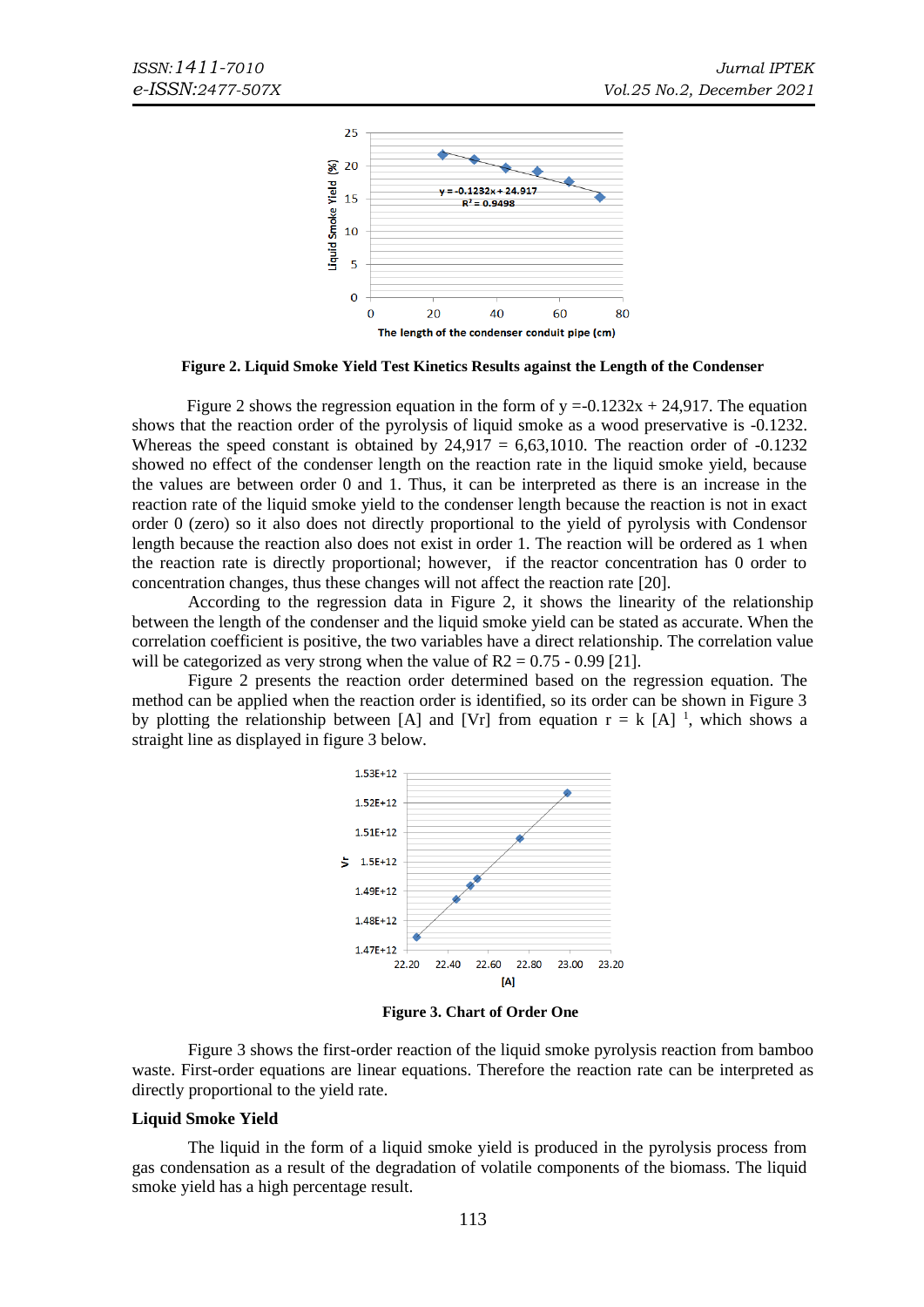

**Figure 4. Result of Liquid Smoke Yield**

Yields are the amount of liquid smoke accommodated from the pyrolysis process. Figure 4 shows that the longer the condenser connecting pipe, the lower the yield of liquid smoke formed. The yield of bamboo liquid smoke in 23 cm condenser conduit pipe is higher than the yield from other condenser conduit pipes because, during the pyrolysis (burning) process, the water content inside bamboo also evaporates at 100°C. It undergoes condensation when water vapor passes through the condenser, increasing the amount of liquid smoke condensate produced. The composition of liquid smoke yield obtained depends on the condensation system. Liquid smoke will produce at maximum capacity when an optimal cooling process occurs and is aided by water as a cooling medium, so the heat exchange occurs quickly. The condensation process can optimally happen when the water in the cooling system is drained continuously and pushes the temperature in the cooling system not to rise [22]. Liquid smoke differences will exist with reason more to the temperature during the pyrolysis process, the water content contained in bamboo, and the length of the condenser conduit pipe.

#### **The Mass of Loss Material**

Pyrolysis of bamboo produces charcoal, condensed and uncondensed gas. The condensed gas will turn into liquid, while the uncondensed gas is released into the air. In the pyrolysis process, there is charcoal from bamboo leftover from combustion, and the mass of material lost from the pyrolysis process is called weight loss (%).



**Figure 5.The Lost Material Mass**

Figure 5 shows that the percentage of the mass of material lost in the 23 cm condenser conduit pipe is 34.32%, which is considered a smaller value than the 73 cm condenser connecting pipe with 52.49%. The different percentage was obtained due to lots of steam released through the exit of tar and liquid smoke in the pyrolysis process. In the 73 cm condenser conduit pipe, the liquid smoke that has been condensed passed the saturation point and made a lot of mass of material in the liquid smoke were lost. The amount of lost material mass dramatically affects the yield produced. The higher the yield produced, the lower the mass of bamboo material lost due to pyrolysis. Conversely, the lower the yield, the higher the mass of the lost bamboo material.

#### **Pyrolysis Device Performance**

The length of the condenser conduit pipe affects the pyrolysis reactor performance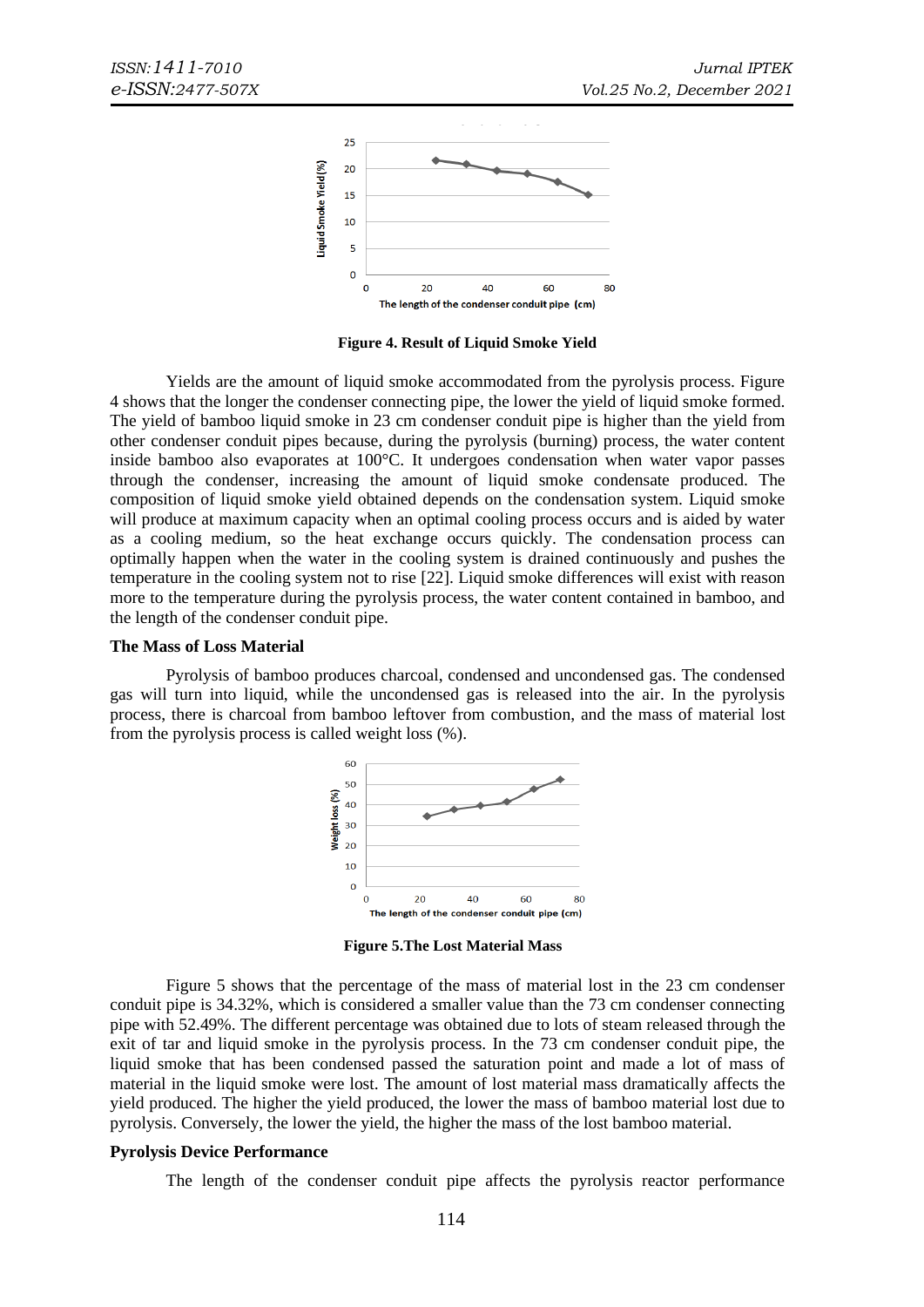because it experiences a residence time in the condensation process to the rate of heat transfer in the condenser pipe that converts the gas phase into a liquid phase.



**Figure 6. The Working Performance of Pyrolisis Reactor Device**

Figure 6 shows that the longer the condenser conduit pipe size, the lower the pyrolysis reactor performance. Conversely, the shorter the condenser conduit pipe size, the higher the performance of the pyrolysis reactor tool produced.

From the 23 cm condenser conduit pipe, the high result of device performance is found. The high performance is influenced by the yield of liquid smoke produced and the mass of material lost. The pyrolysis device performance is high when the yield is abundant and the mass of lost material is slight. The shorter the condenser conduit pipe, the higher the device performance because the steam produced from the shorter condensor conduit pipe will make the heat transfer rate faster.

# **CONCLUSION**

The highest or the optimum result of liquid smoke yield is 21.66% which took place in 23 cm condenser conduit pipe, whereas the optimum result of lost material mass is 52.49% which happened in 73 cm condenser conduit pipe. Then, the optimum liquid smoke performance is 206.25 g/hr found in a 23 cm condenser conduit pipe, and the reaction that occurs in the pyrolysis reactor is included as the first-order reaction.

# **REFERENCES**

- [1] W. E. Triastuti, P. A. Budhi, E. Agustiani, R. A. Hidayat, R. Retnoningsih, and A. A. Nisa, "Caracterization of Liquid Smoke Bamboo Waste with Pyrolysis Method," in *International Conference on Engineering, Advance Science and Industrial Application (ICETESIA)*, 2019, pp. 114–117.
- [2] M. A. Azeez, J. E. Andrew, and B. B. Sithole, "A Preliminary Investigation of Nigerian Gmelina Arborea And Bambusa Vulgaris For Pulp And Paper Production," *Maderas. Cienc. y Tecnol.*, vol. 18, no. 1, pp. 65–78, 2016, doi: 10.4067/S0718-221X2016005000007.
- [3] S. Hidayati, E. Suroso, W. Satyajaya, and D. A. Iryani, "Chemistry and Structure Characterization of Bamboo Pulp with Formacell Pulping," in *IOP Conf. Series: Materials Science and Engineering 532*, 2019, pp. 1–8, doi: 10.1088/1757-899X/532/1/012024.
- [4] I. K. Budaraga, Arnim, Y. Marlida, and U. Bulanin, "Liquid Smoke Production Quality from Raw Materials Variation and Different Pyrolysis Temperature," *Int. J. Adv. Sci. Ingennering Inf. Technol.*, vol. 6, no. 3, pp. 306–315, 2016.
- [5] F. Nopriardy, H. Mulyadi, and B. Setiaji, "Liquid Smoke: Rebung Preservation In Canned Food For ASEAN Food Marketing," in *The 1st International Conference on South East Asia Studies*, 2018, pp. 239–252, doi: 10.18502/kss.v3i5.2335.
- [6] V. Sharma, P. Thounaojam, C. Nirmala, and M. S. Bisht, "Bamboo as a Forest Resource and its Role in Enhancing Global Food Security," in *2nd International Conference on Recent Developments in Science, Humanities & Management*, 2018, pp. 246–258.
- [7] M. Gogoi, *Market Analysis ofBamboo Products in Assam*, 153rd ed. Jorhat, India: by the